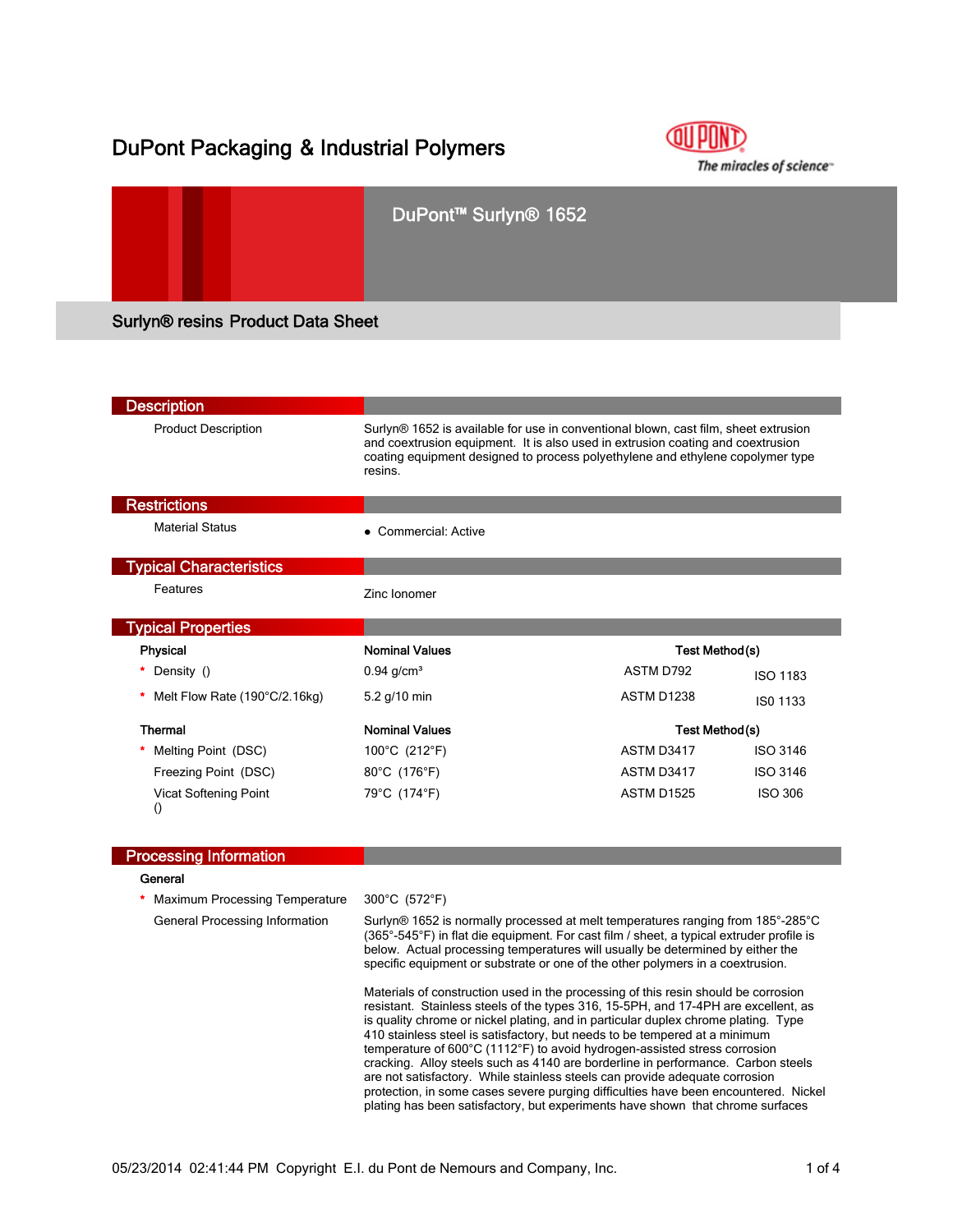have the least adhesion to acid based polymers. In recent years, the quality of chrome plating has been deteriorating due to environmental pressures, and the corrosion protection has not always been adequate. Chrome over top of stainless steel seems to provide the best combination for corrosion protection and ease of purging.

If surface properties of the extruded resin require modification (such as, lower C.o.F. for packaging machine processing), refer to the Conpol™ Processing Additive Resins product information guide.

After processing Surlyn®, purge the material out using a polyethylene resin, preferably with a lower melt flow rate than the Surlyn® resin in use. The "Disco Purge Method" is suggested as the preferred purging method, as this method usually results in a more effective purging process. Information on the Disco Purge Method can be obtained via your DuPont Sales Representative.

Never shut down the extrusion system with Surlyn® in the extruder and die. Properly purge out the Surlyn® with a polyethylene, and shut down the line with polyethylene or polypropylene in the system.

| <b>Blown Film Processing</b>                      | <b>Nominal Values</b>                                                      |
|---------------------------------------------------|----------------------------------------------------------------------------|
| <b>Blown Film Processing Information</b>          | A suggested initial extruder temperature set profile.                      |
| Feed Zone                                         | 135°C (275°F)                                                              |
| Second Zone                                       | 160°C (320°F)                                                              |
| <b>Third Zone</b>                                 | 185°C (365°F)                                                              |
| Fourth Zone                                       | 185°C (365°F)                                                              |
| Fifth Zone                                        | 185°C (365°F)                                                              |
| Adapter Zone                                      | 185°C (365°F)                                                              |
| Die Zone                                          | 185°C (365°F)                                                              |
| Cast Film / Sheet Processing                      | <b>Nominal Values</b>                                                      |
| Cast Film / Sheet Processing                      | A suggested initial extruder temperature set profile.                      |
| Feed Zone                                         | 160°C (320°F)                                                              |
| Second Zone                                       | 210°C (410°F)                                                              |
| <b>Third Zone</b>                                 | 235°C (455°F)                                                              |
| Fourth Zone                                       | 235°C (455°F)                                                              |
| Fifth Zone                                        | 235°C (455°F)                                                              |
|                                                   |                                                                            |
| Adapter Zone<br>Die Zone                          | 235°C (455°F)                                                              |
|                                                   | 235°C (455°F)                                                              |
| <b>Extrusion Coating/Lamination</b><br>Processing | <b>Nominal Values</b>                                                      |
| Extrusion Coating / Lamination<br>Processing      | A suggested initial extruder temperature set profile.                      |
| Feed Zone                                         | 185°C (365°F)                                                              |
| Second Zone                                       | 235°C (455°F)                                                              |
| Third Zone                                        | 260°C (500°F)                                                              |
| Fourth Zone                                       | 285°C (545°F)                                                              |
| Fifth Zone                                        | 285°C (545°F)                                                              |
| Adapter Zone                                      | 285°C (545°F)                                                              |
| Die Zone                                          | 285°C (545°F)                                                              |
|                                                   |                                                                            |
|                                                   |                                                                            |
| <b>EDA Status Information</b>                     | CUDI VN® 1652 complies with Eood and Drug Administration Poquiation 21 CED |

s Information **SURLYN®** 1652 complies with Food and Drug Administration Regulation 21 CFR 177.1330(a) - - Ionomeric resins, subject to the limitations and requirements therein. This Regulation describes polymers that may be used in contact with food, subject